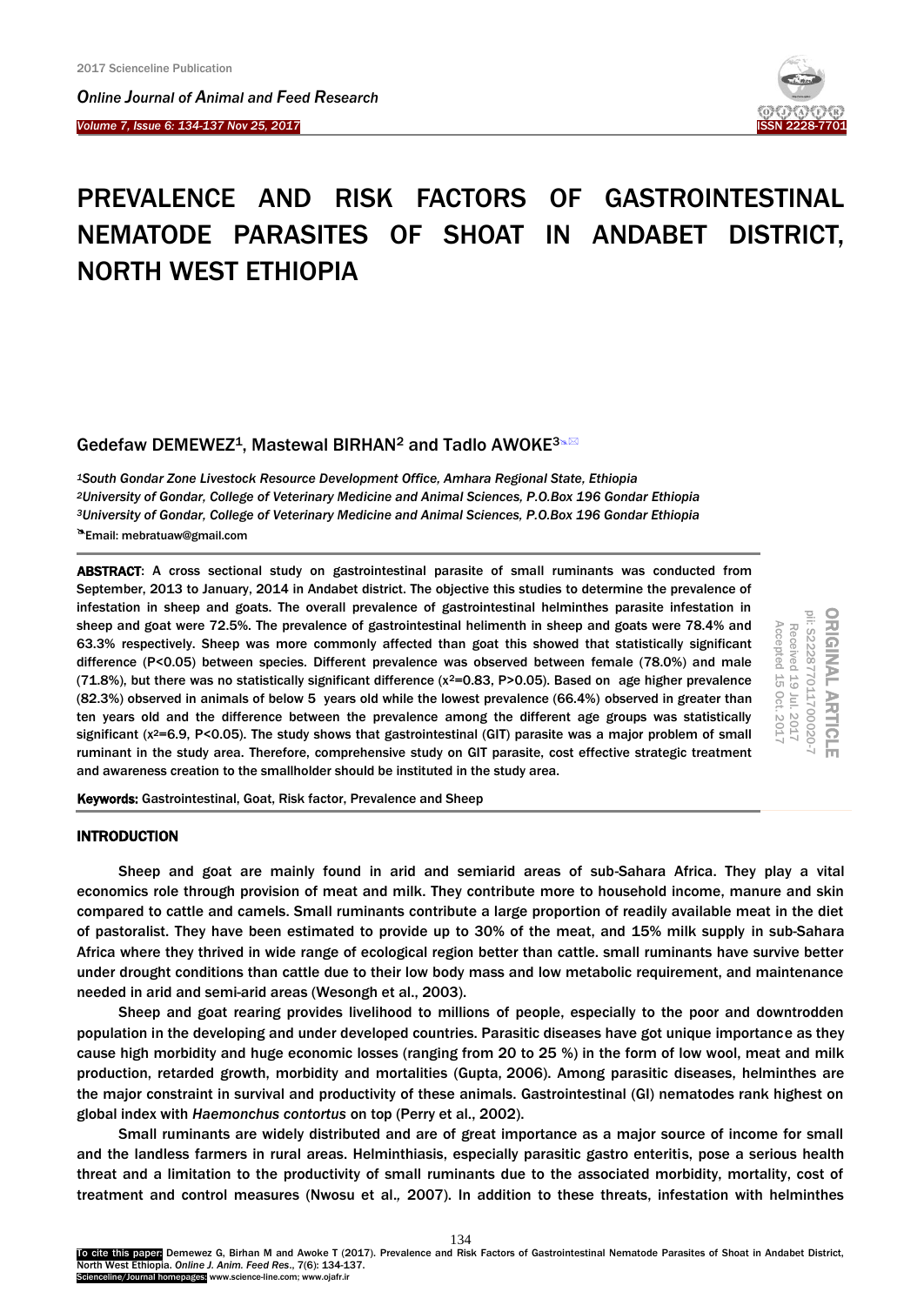lowers the animal's immunity and renders it more susceptible to other pathogenic infections; finally this may result in heavy economic losses [\(Garedaghi, 2011\).](#page-3-0) The problem is however much more severe in tropical countries due to very favourable environmental conditions for helminthes transmission ([Mohanta et al., 2007\).](#page-3-0) The objective of this study was to determine the prevalence and risk factors of Gastrointestinal Nematode Parasites on small ruminate.

# MATERIAL AND METHODS

# Study areas

The study was conducted in Andabet district since September, 2013 to January, 2014. Andabet is found in south Gondar admistrative zone, Amhara regional state, Ethiopia. It is located at 720 km North of Addis Ababa. The minimum and maximum annual rain fall and daily temperature ranges are between 1000 to 1500 mm and 20 to 25°C, respectively [\(AWAO,](#page-3-0) 2012).

## Study population and study animals

The study animals were sheep and goat randomly selected from randomly selected three peasant associations (kebeles) The study animals were indigenous breed sheep and goat both sexes (male and female) and all ages groups. A cross-sectional study was conducted on 232 sheep and 150 goats. The study animals were healthy and not treated with anithelmintic during the study period.

#### Sampling strategy

The sampling method employed to select the study animals was systematic random sampling where a sample of randomly selected sheep and goat. Sample size was determined by taking the expected prevalence of 50% and absolute precision of 5% with 95% confidence level were used and the total sample size was estimated at 384.

## Study methodology

Fecal samples were collected directly from the rectum with strict sanitation and placed in air and water tight sample vials. Information about the age, sex, and species was recorded. The age of selected shoat was determined by dentition. A total of 382 fresh faecal samples were collected from the selected sheep and goat flocks. The faecal samples were examined for helminthes eggs using Direct, Sedimentation, Floatation techniques [\(Foriet, 1999\)](#page-3-0).

#### Data management and analysis

The data collected from the study area were entered in to Microsoft Excel spread sheet and the data were coded appropriately and analyzed using SPSS version 16 statistical software. Chi-square tests were applied to test the statistical association exists among the risk factor such as species, sex and age with the presence of the infection.

## RESULT

A total of 382 fecal samples from small ruminants (232 sheep and 150 goats) were examined. The overall prevalence of gastrointestinal helminthes parasite infestation in sheep and goat was 72.5% (277/382). The prevalence of gastrointestinal helimenth was 78.4% and 63.3 % in sheep and goat respectively. This study showed sheep were more commonly affected than goat this showed that statistically significant difference (P<0.05) between species (Table 1). Different prevalence was observed between female (78.0%) and male (71.8%), but there was no statistically significant difference  $(x^2=0.83, P>0.05)$  (Table 2).

Age was also considered as a risk factor and higher prevalence (82.3%) observed in animals of below 5 years old while the lowest prevalence (66.4%) observed in greater than ten years old and the difference between the prevalence among the different age groups was statistically significant ( $x^2=6.9$ , P<0.05) (Table 3).

| <b>Table 1 - Parasitic infestation in relation to sheep and goats</b> |                            |                            |                |       |         |  |  |
|-----------------------------------------------------------------------|----------------------------|----------------------------|----------------|-------|---------|--|--|
| <b>Species</b>                                                        | No. of animals<br>examined | No. of animals<br>positive | Prevalence (%) | $X^2$ | P-value |  |  |
| <b>Sheep</b>                                                          | 150                        | 95                         | 63.3           | 10.35 | 0.001   |  |  |
| Goat                                                                  | 232                        | 182                        | 78.4           |       |         |  |  |
| $X^2$ = Pearson chi-square, (P > 0.05); *P < 0.05; **P < 0.01         |                            |                            |                |       |         |  |  |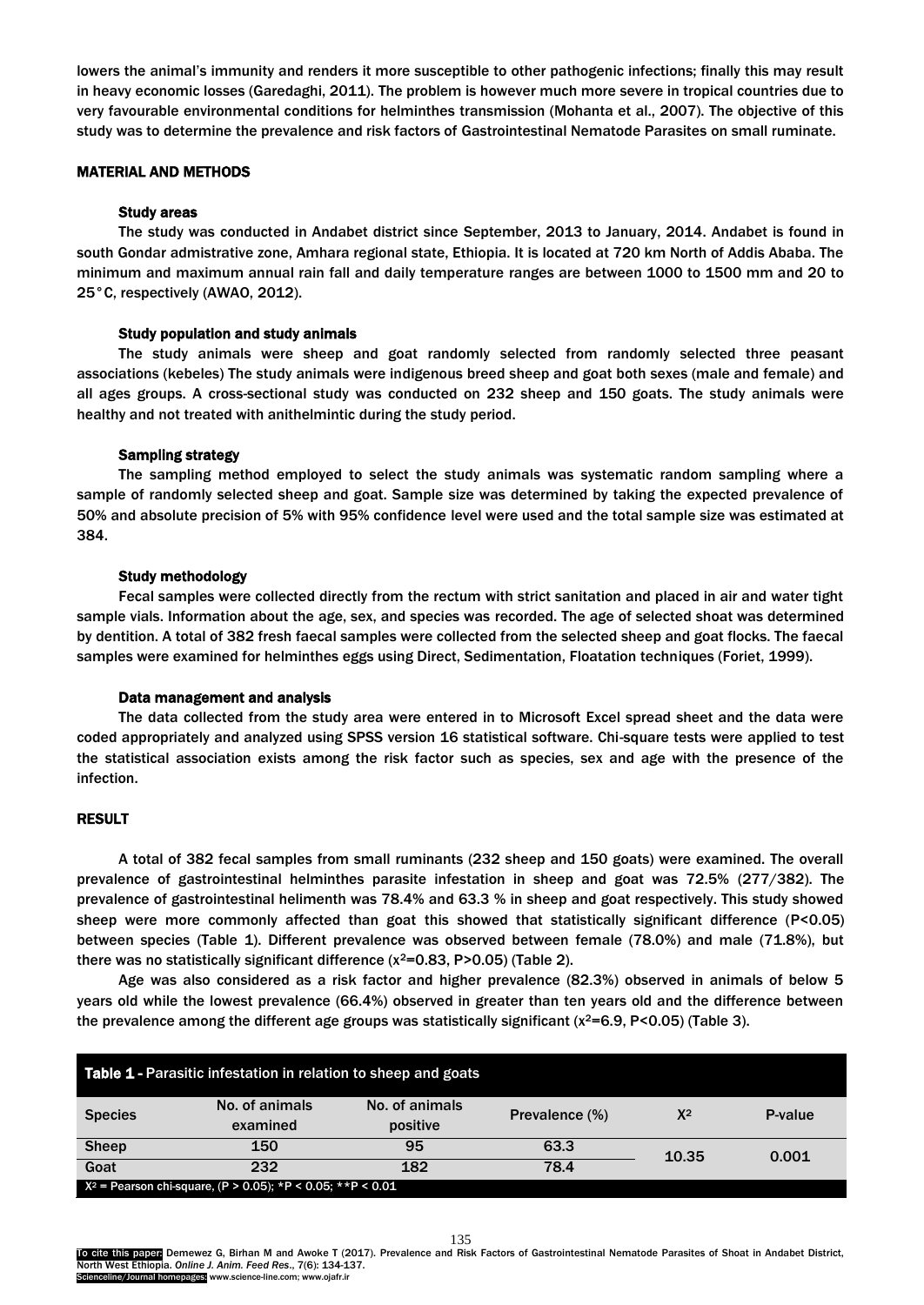| Table 2 - Parasitic infestation in relation to sheep and goats by sex |                            |                            |                |       |         |  |  |
|-----------------------------------------------------------------------|----------------------------|----------------------------|----------------|-------|---------|--|--|
| <b>Sex</b>                                                            | No. of animals<br>examined | No. of animals<br>positive | Prevalence (%) | $X^2$ | P-value |  |  |
| <b>Male</b>                                                           | 341                        | 245                        | 71.8           | 0.82  | 0.362   |  |  |
| Female                                                                | 41                         | 32                         | 78             |       |         |  |  |
| $X^2$ = Pearson chi-square, (P > 0.05); *P < 0.05; **P < 0.01         |                            |                            |                |       |         |  |  |

| Table 3 - Parasitic infestation in relation to sheep and goats by age group |                                                               |                            |                |       |         |  |  |
|-----------------------------------------------------------------------------|---------------------------------------------------------------|----------------------------|----------------|-------|---------|--|--|
| Age                                                                         | No. of animals<br>examined                                    | No. of animals<br>positive | Prevalence (%) | $X^2$ | P-value |  |  |
| <5 years                                                                    | 79                                                            | 65                         | 82.3           |       |         |  |  |
| 5-10 years                                                                  | 172                                                           | 125                        | 72.7           | 6.9   | 0.043   |  |  |
| $>10$ years                                                                 | 87                                                            | 87                         | 66.4           |       |         |  |  |
|                                                                             | $X^2$ = Pearson chi-square, (P > 0.05); *P < 0.05; **P < 0.01 |                            |                |       |         |  |  |

# **DISSCUSION**

The coprological examination revealed that the overall prevalence of gastrointestinal parasite was 72.5% of which sheep and goat showed 78.5 and 63.7%, respectively. This result lower than the result of [Mulugeta et al.](#page-3-0) [\(2011\)](#page-3-0) reported 91.32 and 93.29% in and around Bedelle (south western), [Bayou \(1992\)](#page-3-0) reported 90.23 and 88.13% in Buno province (illubabor), [Tesfalem \(1989](#page-3-0)) reported 92.33 and 93.33% in Bale, [Gebreyesus \(1986](#page-3-0)) reported 90.41 and 82.13% in [Gondar and Genene \(1997\), Amenu \(2005](#page-3-0)) who reported a prevalence of 97% in sheep in three different agro ecological areas of southern Ethiopia. The overall prevalence of this finding is greater than the overall prevalence of [Tesfaheywet \(2012\)](#page-3-0) reported 61.4% in sheep and in goats in and around Haramaya. This difference in prevalence could be related with variation like season of study, age and stage of infestation and treatment of animals ([Donald and Waller, 1982\)](#page-3-0). Additional factors like sample size, management system (that is, overstocking of the animals, grazing of young and adult animals together with poorly drained land) could also contribute to the different prevalence.

This study showed statistically significant difference (P<0.05) between species. This findings are agree with the report of [Samuel](#page-3-0) et al. (2012) who described that sheep appeared to be more susceptible to helminthes because they predominantly grazed on grass which harbor infective larvae while goat mostly consume browse which is uncontaminated with parasite larvae. Different prevalence was observed between female (78.0%) and male (71.8%), but there was no statistically significant difference ( $x^2$ =0.83, P>0.05). The study findings are similar with the report of [Assefa and Sisay \(1998\),](#page-3-0) gastrointestinal parasite affects both sexes equally. In similar agro ecological area, there is equal exposure of both sexes to parasite [\(Armour, 1980\).](#page-3-0)

Age was also considered as a risk factor and higher prevalence (82.3%) observed in animals of below four years old while the lowest prevalence (66.4%) observed in greater than ten years old and the difference between the prevalence among the different age groups was statistically significant ( $x^2$ =6.8, P<0.05). According to Asnaji and [Williams \(1987\),](#page-3-0) young animals are highly susceptible due to immunological immaturity and unresponsiveness.

# CONCLUSION AND RECOMMENDATION

The study shows that gastrointestinal (GIT) parasite was a major problem of small ruminant in the study area. GIT nematode infection was highly prevalent in sheep and young age group. Public awareness creation to shoat owners on proper deworming, sufficient feed supply and minimizing extensive open grazing is important.

#### Acknowledgment

The authors would like to thank sheep and goat owners for giving their animal to sample. I also pass my grateful thank for the other publishers who accessed the material to review, discussion of this manuscript.